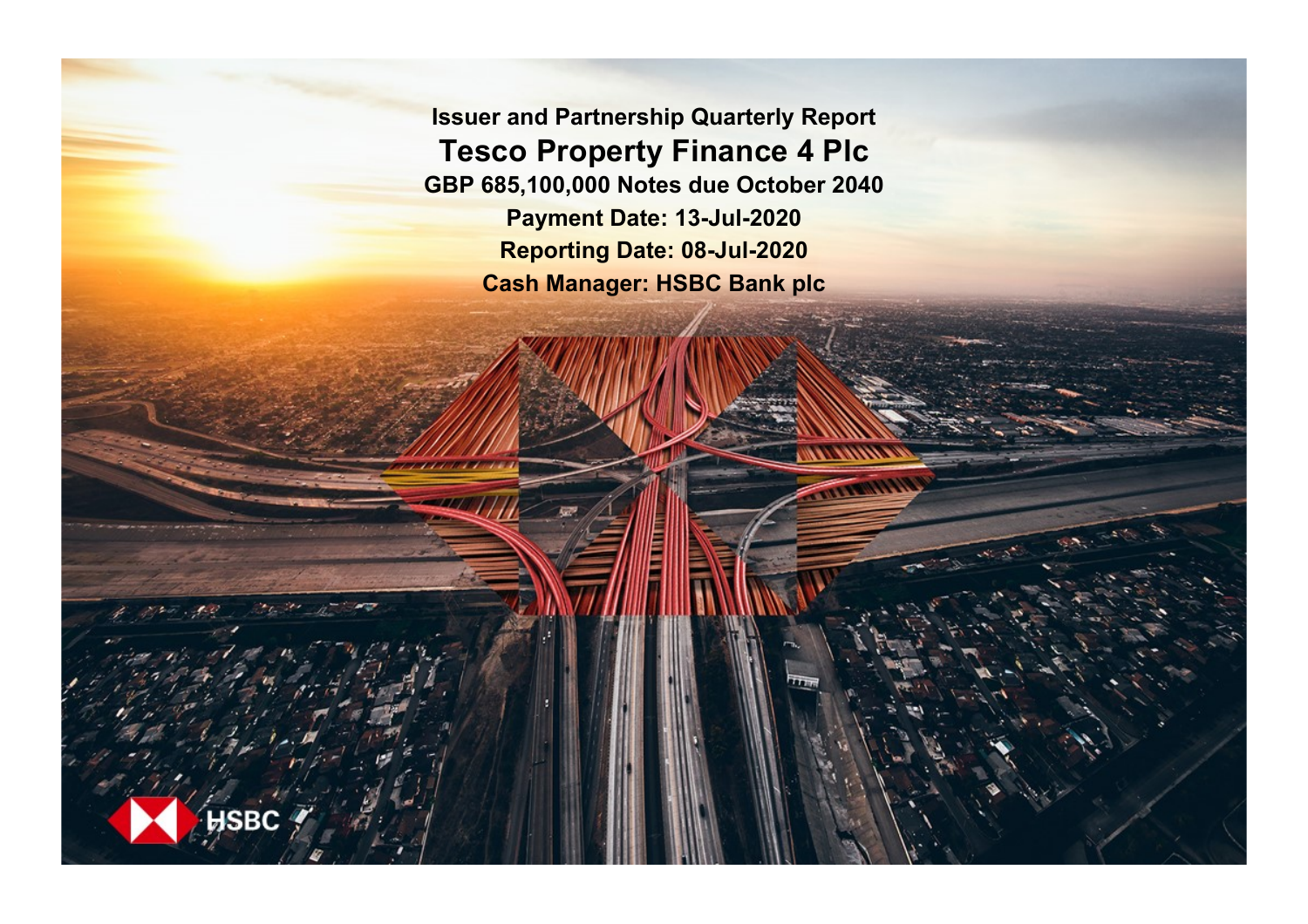

#### **Contents**

<span id="page-1-0"></span>

|                                                  | Page           |
|--------------------------------------------------|----------------|
| Contents                                         | $\overline{2}$ |
| <b>Transaction Details</b>                       | 3              |
| Loan Report                                      | 4              |
| Reserves                                         | 5              |
| <b>Partnership Accounts</b>                      | 6              |
| Partnership Available Funds                      | 8              |
| Partnership Pre-Enforcement Priority of Payments | 9              |
| <b>Bond Report</b>                               | 10             |
| <b>Bond Ratings</b>                              | 11             |
| <b>Issuer Accounts</b>                           | 12             |
| <b>Issuer Available Funds</b>                    | 13             |
| Issuer Pre-Enforcement Priority of Payments      | 14             |
| <b>Disclaimer</b>                                | 15             |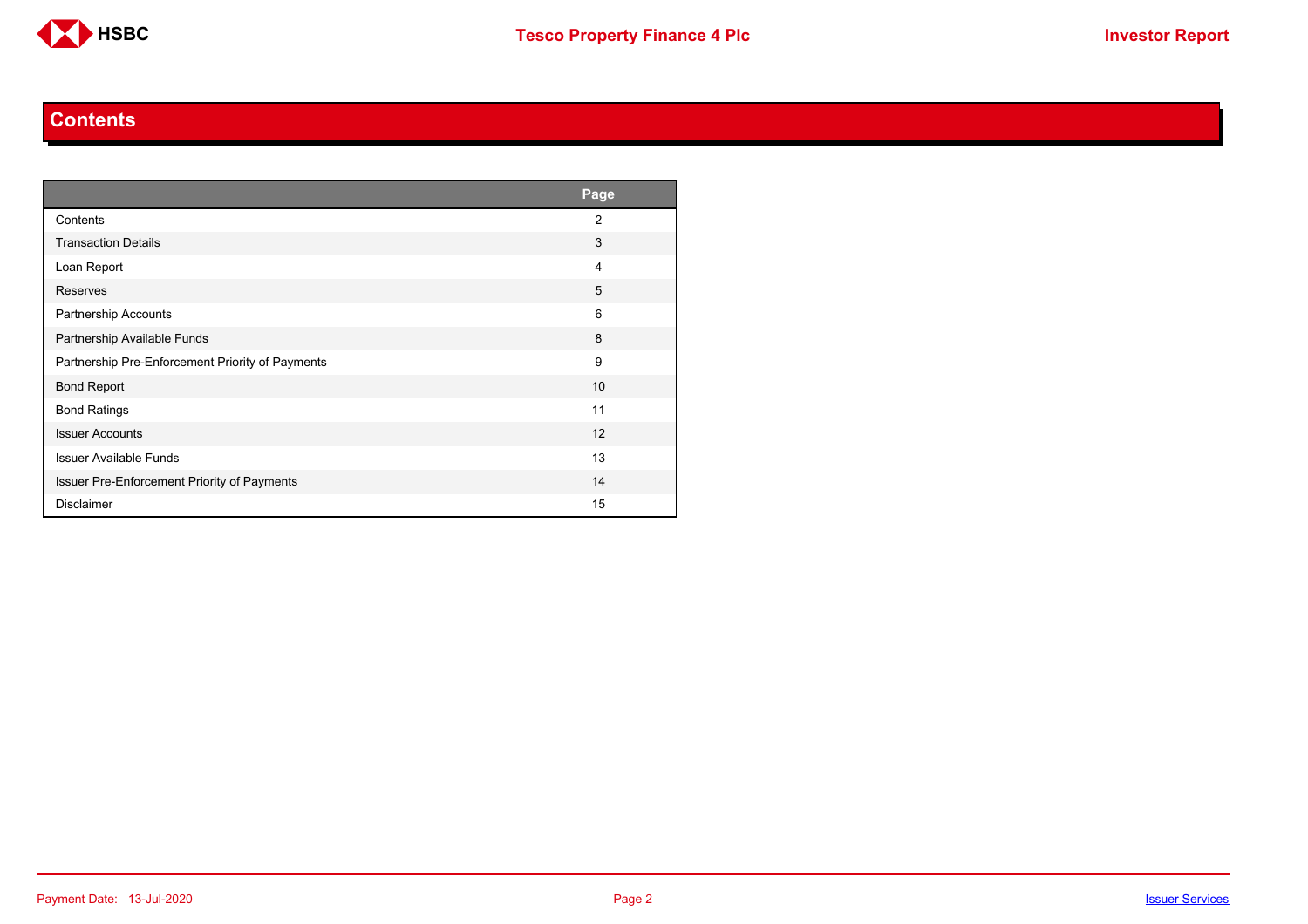

#### <span id="page-2-0"></span>**Transaction Details**

| <b>Key Dates</b>            |                             | <b>HSBC Contact Details</b>    |
|-----------------------------|-----------------------------|--------------------------------|
| Closing Date                | Wednesday, 9 February, 2011 | Role                           |
| <b>Calculation Date</b>     | Wednesday, 8 July, 2020     | Name                           |
| Calculation Period (start)  | Wednesday, 8 April, 2020    | Email                          |
| Calculation Period (end)    | Wednesday, 8 July, 2020     | Group Email                    |
| Interest Period (start)     | Tuesday, 14 April, 2020     | Telephone                      |
| Interest Period (end)       | Monday, 13 July, 2020       |                                |
| <b>Current Payment Date</b> | Monday, 13 July, 2020       | Period Day Counts              |
| Next Payment Date           | Tuesday, 13 October, 2020   | <b>Calculation Period Days</b> |
| <b>Final Maturity Date</b>  | Wednesday, 10 October, 2040 | <b>Interest Period Days</b>    |

| <b>HSBC Contact Details</b> |                               |
|-----------------------------|-------------------------------|
| Role                        | <b>Client Service Manager</b> |
| <b>Name</b>                 | Arjeet Das                    |
| <b>Fmail</b>                | arjeet.das@hsbc.com           |
| Group Email                 | ctla.securitsation@hsbc.com   |
| Telephone                   | 0207 991 3754                 |

| <b>Period Day Counts</b>       |         |  |
|--------------------------------|---------|--|
| <b>Calculation Period Days</b> | 91 days |  |
| <b>Interest Period Days</b>    | 90 days |  |

| <b>Transaction Parties</b>  |                                             |
|-----------------------------|---------------------------------------------|
| Issuer                      | Tesco Property Finance 4 Plc                |
| The Partnership             | The Tesco Navona Limited Partnership        |
| Cash Manager                | HSBC Bank plc                               |
| <b>Account Bank</b>         | <b>HSBC Bank plc</b>                        |
| <b>Property Advisor</b>     | Cushman & Wakefield LLP                     |
| <b>Issuer Swap Provider</b> | Tesco                                       |
| Property Pool Manager       | Spen Hill Management Limited                |
| <b>Partnership Operator</b> | Crestbridge Property Partnerships Ltd       |
| Trustee                     | HSBC Corporate Trustee Company (UK) Limited |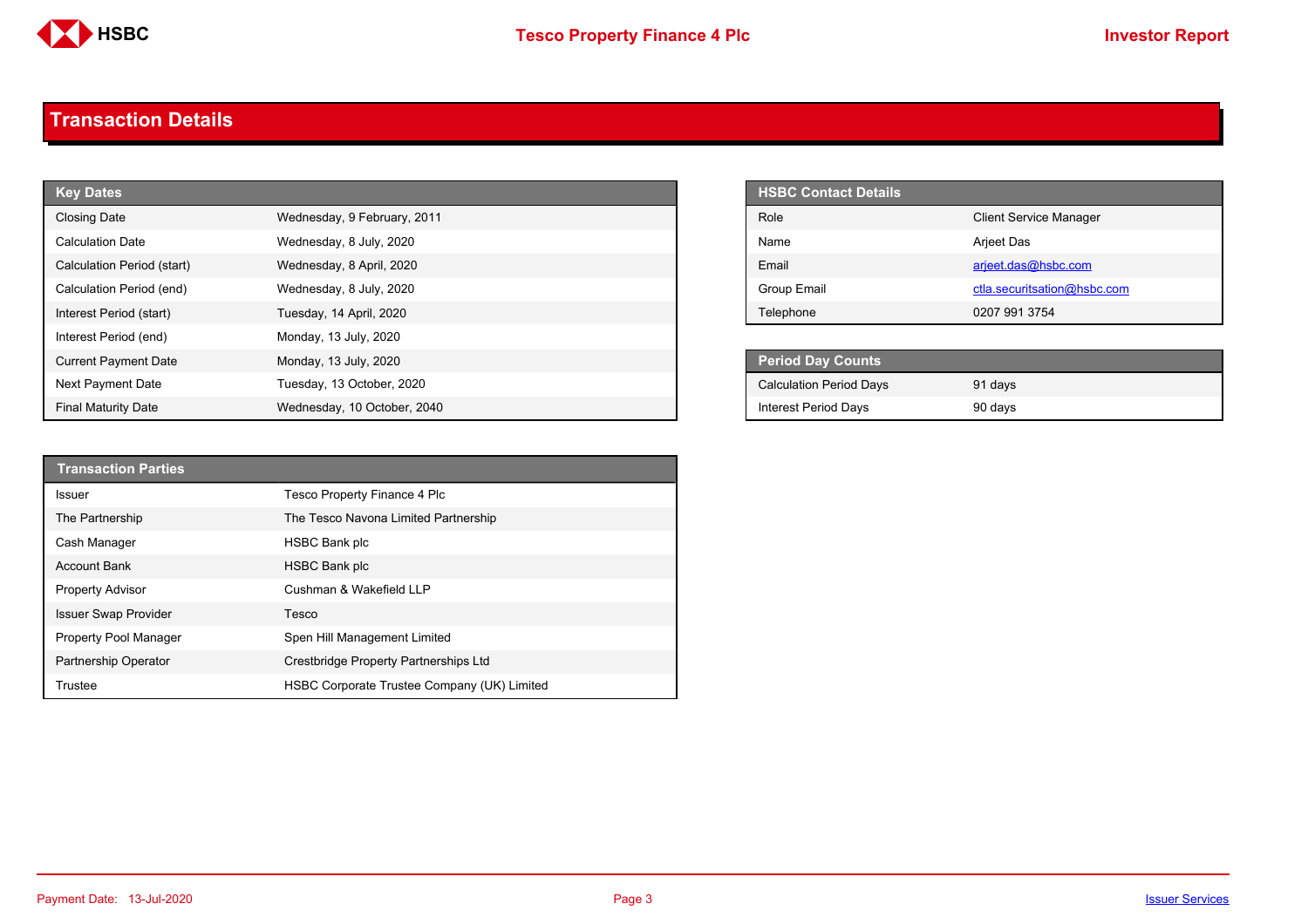

## <span id="page-3-0"></span>**Loan Report**

| <b>Class</b>                      | <b>FACILITY</b>           |
|-----------------------------------|---------------------------|
| Currency                          | GBP                       |
| ISIN                              |                           |
| <b>Payment Frequency</b>          | Quarterly                 |
| <b>Current Payment Date</b>       | 13-Jul-2020               |
| <b>Interest Accrual Method</b>    | <b>Actual/Actual ICMA</b> |
| <b>Final Maturity Date</b>        | 10-Oct-2040               |
|                                   |                           |
| <b>Current Period Rates:</b>      |                           |
| Reference Index                   | <b>Fixed Rate</b>         |
| <b>Index Determination Date</b>   | N/A                       |
| <b>Index Rate</b>                 | 5.80060%                  |
| Margin                            | 0.00000%                  |
| <b>Total Coupon</b>               | 5.80060%                  |
|                                   |                           |
| <b>Transaction Amounts:</b>       |                           |
| <b>Original Issue Size</b>        | £ 685,100,000.00          |
| Opening Balance for Period        | £666,454,955.00           |
| <b>Beginning Pool Factor</b>      | 0.97278                   |
| <b>Principal Repayments</b>       | £ 638,627.00              |
| <b>Closing Balance for Period</b> | £665,816,328.00           |
| <b>Ending Pool Fctor</b>          | 0.97185                   |
|                                   |                           |
| <b>Prior Unpaid Interest</b>      | £0.00                     |
| Interest on Prior Unpaid          | £ 0.00                    |
| <b>Current Interest Due</b>       | £9,664,596.53             |
| <b>Total Interest Paid</b>        | £9,664,596.53             |
| <b>Unpaid Interest</b>            | £0.00                     |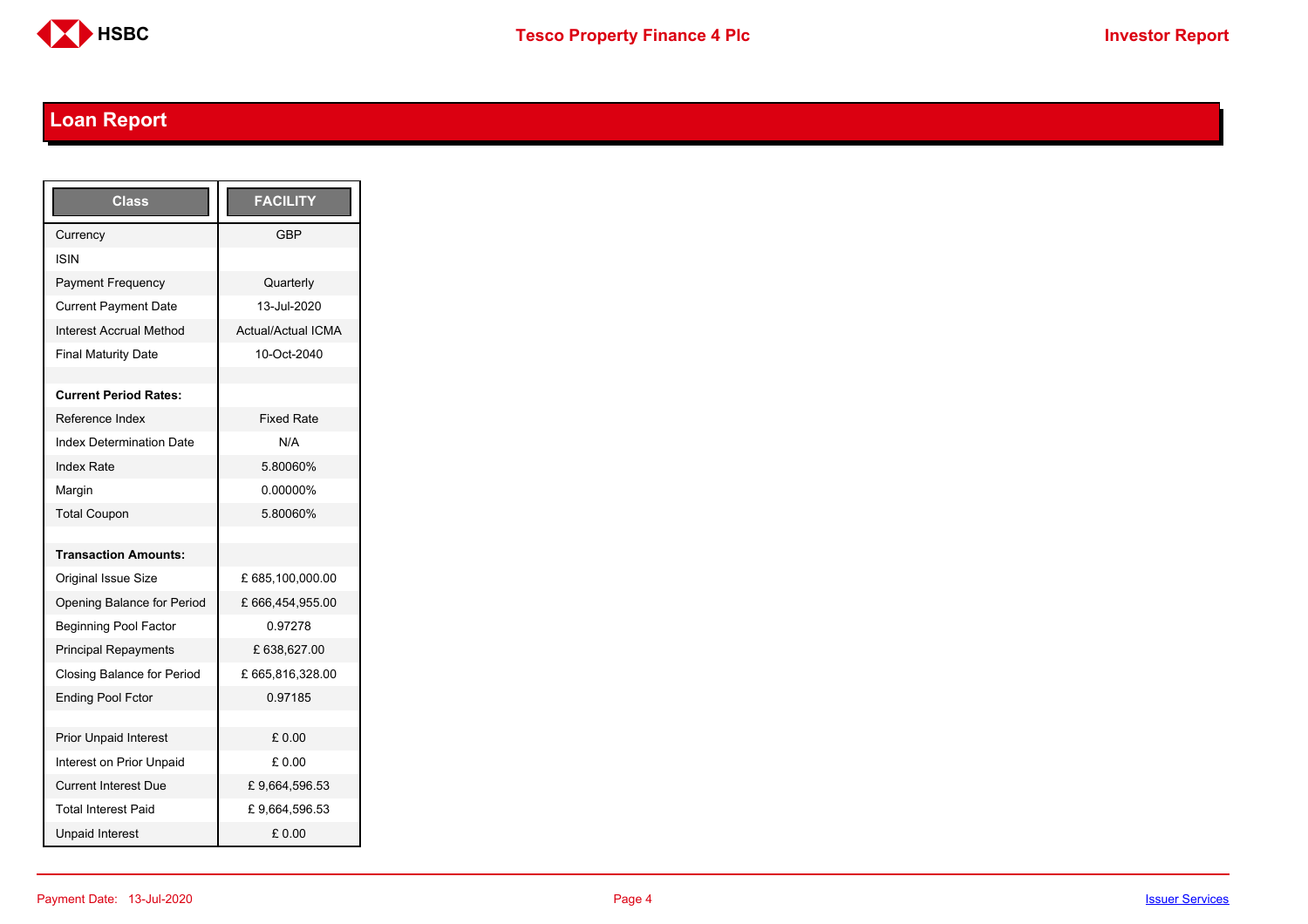

### <span id="page-4-0"></span>**Partnership Reserves**

| <b>Partnership Expenses Reserve Ledger</b>         |             |
|----------------------------------------------------|-------------|
| Opening Balance                                    | £463.248.04 |
| Debits to the Partnership Expenses Reserve Ledger  | £ 0.00      |
| Credits to the Partnership Expenses Reserve Ledger | £ 0.00      |
| Closing Balance                                    | £463,248.04 |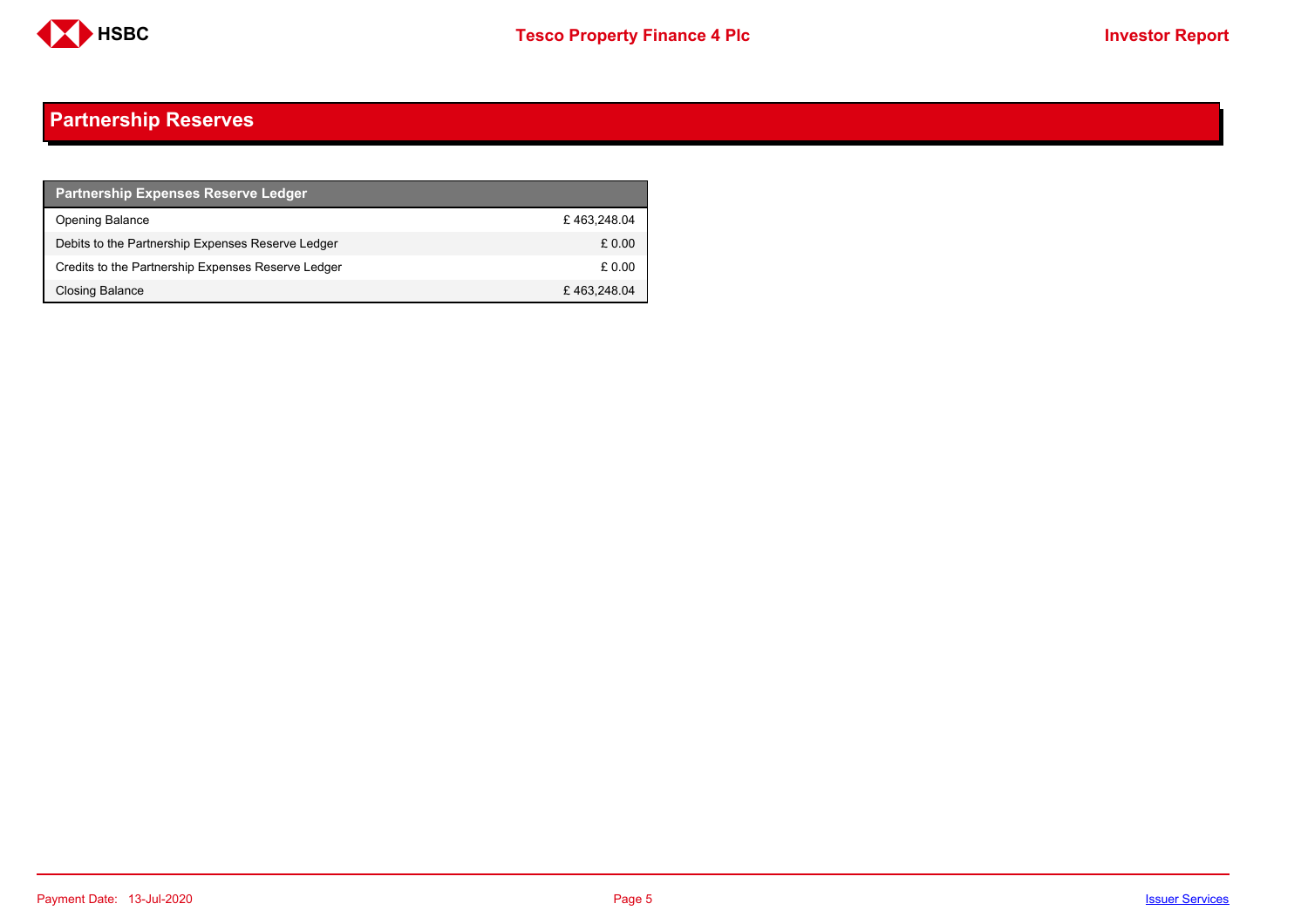

### <span id="page-5-0"></span>**Partnership Accounts**

| <b>Partnership Rent Account</b>         |               |
|-----------------------------------------|---------------|
| <b>Opening Balance</b>                  |               |
| Debits to the Partnership Rent Account  | £9,597,511.20 |
| Credits to the Partnership Rent Account | £9,597,511.20 |
| <b>Closing Balance</b>                  |               |

| <b>Partnership Disposal Proceeds Account</b>         |  |
|------------------------------------------------------|--|
| <b>Opening Balance</b>                               |  |
| Debits to the Partnership Disposal Proceeds Account  |  |
| Credits to the Partnership Disposal Proceeds Account |  |
| <b>Closing Balance</b>                               |  |

| <b>Partnership Insurance Proceeds Account</b>         |  |
|-------------------------------------------------------|--|
| <b>Opening Balance</b>                                |  |
| Debits to the Partnership Insurance Proceeds Account  |  |
| Credits to the Partnership Insurance Proceeds Account |  |
| <b>Closing Balance</b>                                |  |

| Partnership VAT Account                |                |
|----------------------------------------|----------------|
| <b>Opening Balance</b>                 | £ 2,099,507.78 |
| Debits to the Partnership VAT Account  | £2,052,985.27  |
| Credits to the Partnership VAT Account | £ 2,101,244.57 |
| Closing Balance                        | £ 2,147,767.08 |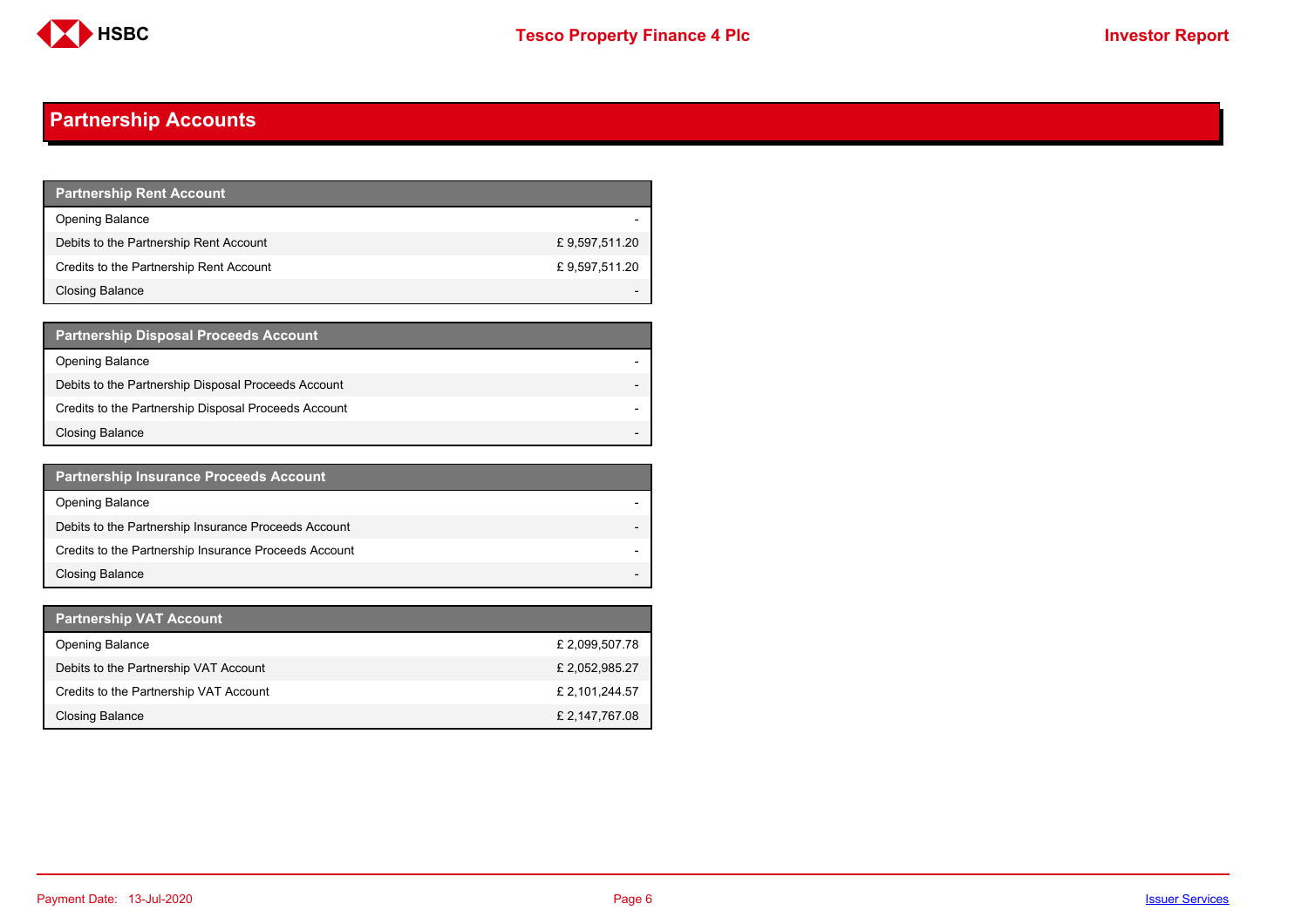

### **Partnership Accounts**

| <b>Partnership Transaction Account</b>         |                |
|------------------------------------------------|----------------|
| <b>Opening Balance</b>                         | £463,248.04    |
| Debits to the Partnership Transaction Account  | £11,937,164.17 |
| Credits to the Partnership Transaction Account | £11,937,164.17 |
| <b>Closing Balance</b>                         | £463,248.04    |

| <b>General Partner Corporation Tax Reserve</b>         |              |
|--------------------------------------------------------|--------------|
| <b>Opening Balance</b>                                 | £311,942.32  |
| Debits to the General Partner Corporation Tax Reserve  |              |
| Credits to the General Partner Corporation Tax Reserve | £219.01      |
| Closing Balance                                        | £ 312,161.33 |

| <b>General Partner VAT Transaction Account</b>         |  |
|--------------------------------------------------------|--|
| <b>Opening Balance</b>                                 |  |
| Debits to the General Partner VAT Transaction Account  |  |
| Credits to the General Partner VAT Transaction Account |  |
| <b>Closing Balance</b>                                 |  |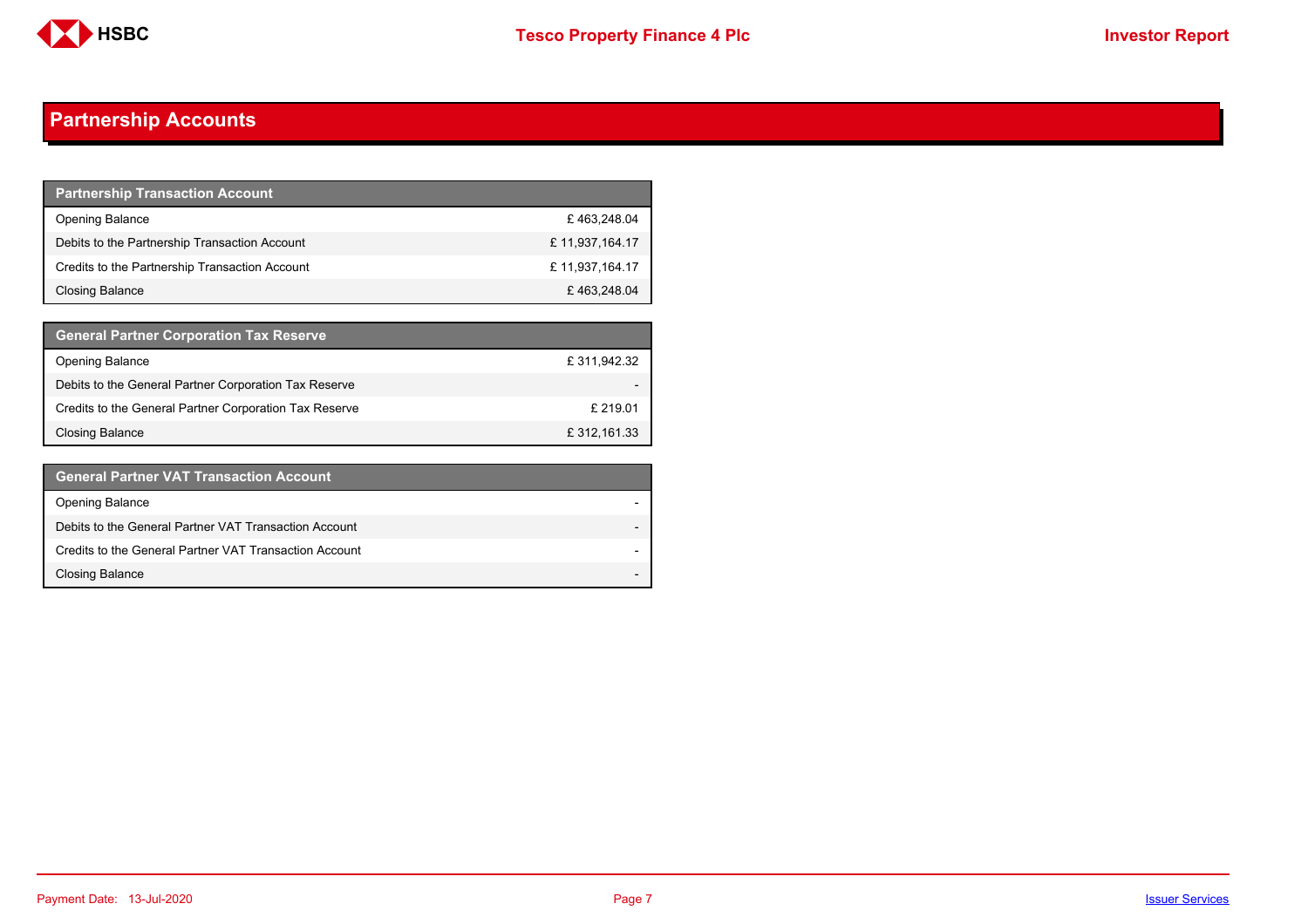

## <span id="page-7-0"></span>**Partnership Available Funds**

| <b>Available Interest Proceeds</b>                                                                                                                     |                |
|--------------------------------------------------------------------------------------------------------------------------------------------------------|----------------|
| (a) Rental Income Received by the Partnership                                                                                                          | £9,597,511.20  |
| (b) the Yardley Available Funds                                                                                                                        | £913,777.87    |
| (c) the amount payable to the Partnership by the Issuer under Swap Agreement the amount payable to the Partnership by the Issuer under Swap Agreeement | £10,016,573.00 |
| (d) Amount transferred from the Partnership VAT account                                                                                                |                |
| (e) Amount to be transferred from the Partnership Disposal Account                                                                                     |                |
| (f) Amount to be transferred from the Partnership Insurance Proceeds Account                                                                           |                |
| (g) Interest received by on the Partnership Accounts and Rent Account                                                                                  | £2,653.03      |
| (h) Eligible Investment Earnings by Partnership                                                                                                        |                |
| (i) Any advance of the Partnership Expenses Loan                                                                                                       | £1,423,222.07  |
| (j) any net proceeds of a CPO Disposal of a Mortgaged Property                                                                                         |                |
| (k) Funds recorded on the Subordinated Reserve Ledger                                                                                                  |                |
| (I) any net proceeds of a disposal of a Mortgage Property                                                                                              |                |
| (m) Any other sums standing to credit of the Partnership Transaction Account                                                                           |                |
| <b>Total Available Proceeds</b>                                                                                                                        | £21,953,737.17 |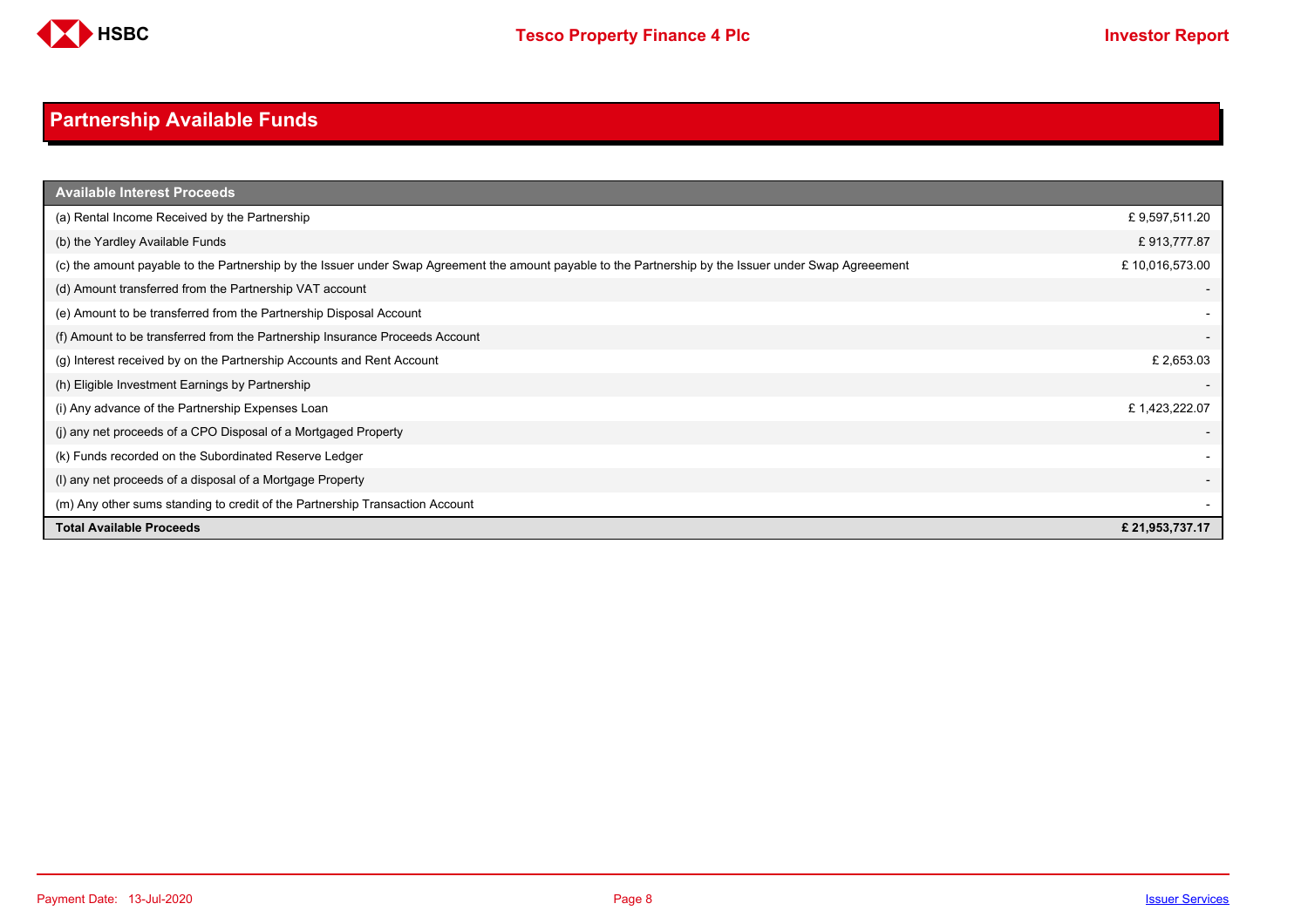

### <span id="page-8-0"></span>**Partnership Pre-Enforcement Priority of Payments**

| <b>Partnership Pre-Enforcement Priority of Payments</b>                                                                   | <b>Amounts Paid</b> | <b>Available Funds</b> |
|---------------------------------------------------------------------------------------------------------------------------|---------------------|------------------------|
|                                                                                                                           |                     | £ 21,953,737.17        |
| (a) in or towards satisfaction of any fees to the Partnership Security Trustee                                            | £1,500.00           | £ 21,952,237.17        |
| (b) in or towards satisfaction of Issuer Trustee and other Expenses (Ongoing Partnership Facility Fee)                    | £ 2,700.00          | £ 21,949,537.17        |
| (c) in or towards satisfaction of any operating expenses incurred by the Partnership (excluding GP UK Tax)                | £7,705.35           | £ 21,941,831.82        |
| (d) in or towards satisfaction, pro rata and pari passu according to the respective amounts due in respect of:            |                     | £ 21,941,831.82        |
| (i) Partnership Operator Fee                                                                                              | £940.00             | £ 21,940,891.82        |
| (ii) Partnership Property Advisor Fee                                                                                     |                     | £ 21,940,891.82        |
| (iii) Nominees/Nominees Holdco Corporate Services Provider Fee                                                            | £4,218.92           | £ 21,936,672.90        |
| (iv) Nominees/Nominees Holdco Side Letter Fee                                                                             |                     | £ 21,936,672.90        |
| (v) Account Bank Fee                                                                                                      |                     | £ 21,936,672.90        |
| (vi) Cash Manger Fee                                                                                                      |                     | £ 21,936,672.90        |
| (vii) Yardley Cash Manager Fee                                                                                            |                     | £ 21,936,672.90        |
| (viii) Issuer Corporate Services Provider, Paying Agent, Account Bank and Cash Manager (Ongoing Partnership Facility Fee) | £15,659.02          | £ 21,921,013.88        |
| (ix) Head Lease Payment                                                                                                   |                     | £ 21,921,013.88        |
| (e) Partnership Expenses Ledger payment (max £6,250)                                                                      |                     | £ 21,921,013.88        |
| (f) in or towards satisfaction, pro rata and pari passu according to the respective amounts due in respect of:            |                     | £ 21,921,013.88        |
| (i) Partnership Loan Interest                                                                                             | £9,664,596.53       | £12,256,417.35         |
| (ii) Partnership Swap Payment                                                                                             | £10,107,733.09      | £2,148,684.26          |
| (g) Partnership Loan Principal Payment                                                                                    | £ 638,627.00        | £1,510,057.26          |
| (h) Issuer Profit Amount (Ongoing Partnership Facility Fee                                                                | £750.00             | £1,509,307.26          |
| (i) Partnership Property Pool Manager Fee                                                                                 | £1,509,307.26       |                        |
| (i) Partnership Swap Termination Amount                                                                                   |                     |                        |
| (k) Partnership Expense Reserve Ledger Payment                                                                            |                     |                        |
| (I) Alteration Adjustment Rent/ Substitution Adjustment Rent Payment                                                      |                     |                        |
| (m) any amount due and payable by the Partnership to the Subordinated Loan Facility                                       |                     |                        |
| (n) any excess into the Partnership Distribution Account                                                                  |                     |                        |
| <b>Total Distribution Amount</b>                                                                                          | £21,953,737.17      |                        |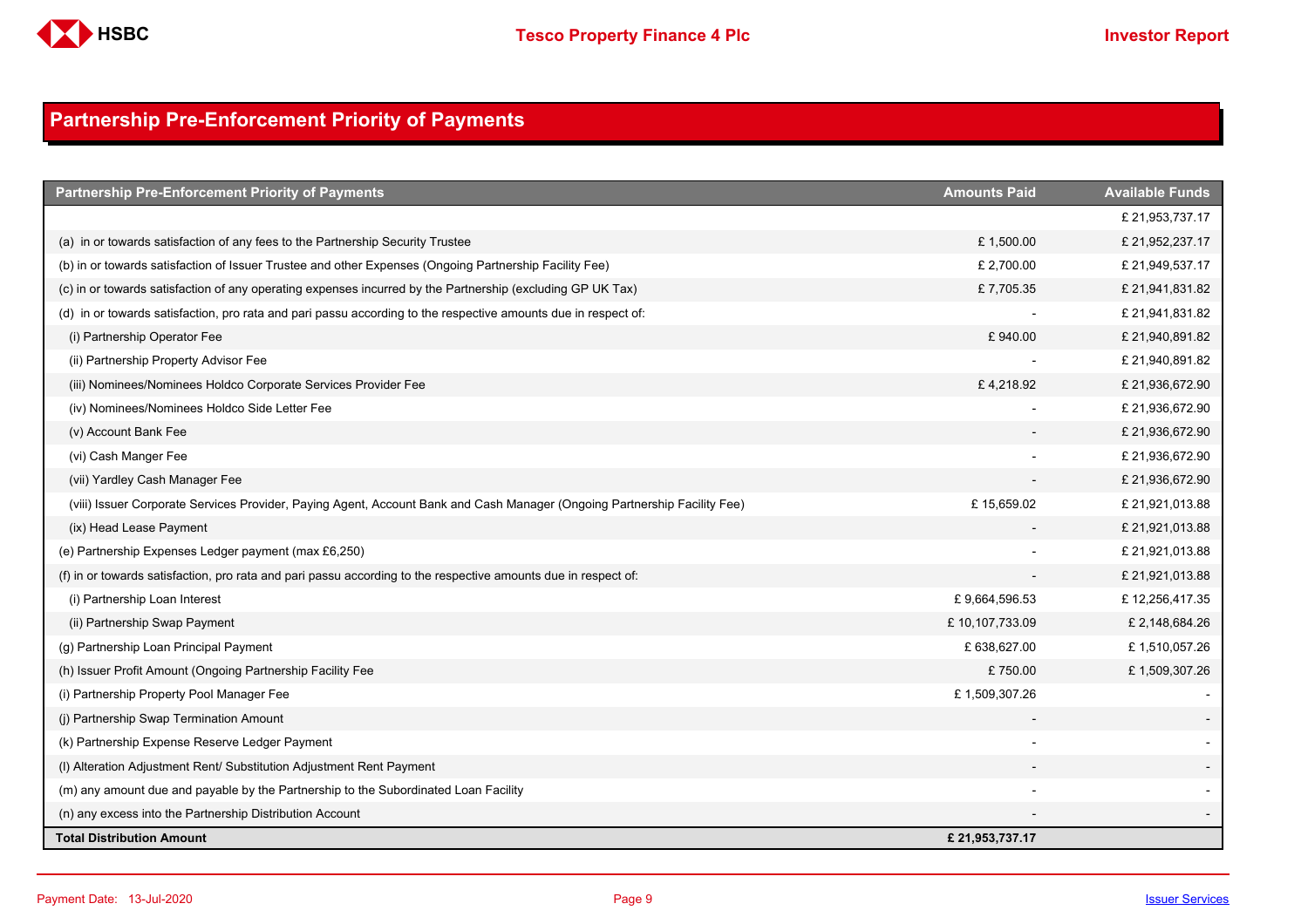

## <span id="page-9-0"></span>**Bond Report**

| Class                             | <b>BOND</b>               |
|-----------------------------------|---------------------------|
| Currency                          | <b>GBP</b>                |
| <b>ISIN</b>                       | XS0588909878              |
| <b>Payment Frequency</b>          | Quarterly                 |
| <b>Current Payment Date</b>       | 13-Jul-2020               |
| Interest Accrual Method           | <b>Actual/Actual ICMA</b> |
| <b>Final Maturity Date</b>        | 10-Oct-2040               |
|                                   |                           |
| <b>Current Period Rates:</b>      |                           |
| Reference Index                   | <b>Fixed Rate</b>         |
| <b>Index Determination Date</b>   | N/A                       |
| <b>Index Rate</b>                 | 5.80060%                  |
| Margin                            | 0.00000%                  |
| <b>Total Coupon</b>               | 5.80060%                  |
|                                   |                           |
| <b>Transaction Amounts:</b>       |                           |
| <b>Original Issue Size</b>        | £685,100,000.00           |
| Opening Balance for Period        | £666,454,955.00           |
| <b>Beginning Pool Factor</b>      | 0.97278                   |
| <b>Principal Repayments</b>       | £ 638,627.00              |
| <b>Closing Balance for Period</b> | £665,816,328.00           |
| <b>Ending Pool Fctor</b>          | 0.97185                   |
|                                   |                           |
| <b>Prior Unpaid Interest</b>      | £0.00                     |
| Interest on Prior Unpaid          | £ 0.00                    |
| <b>Current Interest Due</b>       | £9,664,596.53             |
| <b>Total Interest Paid</b>        | £9,664,596.53             |
| <b>Unpaid Interest</b>            | £0.00                     |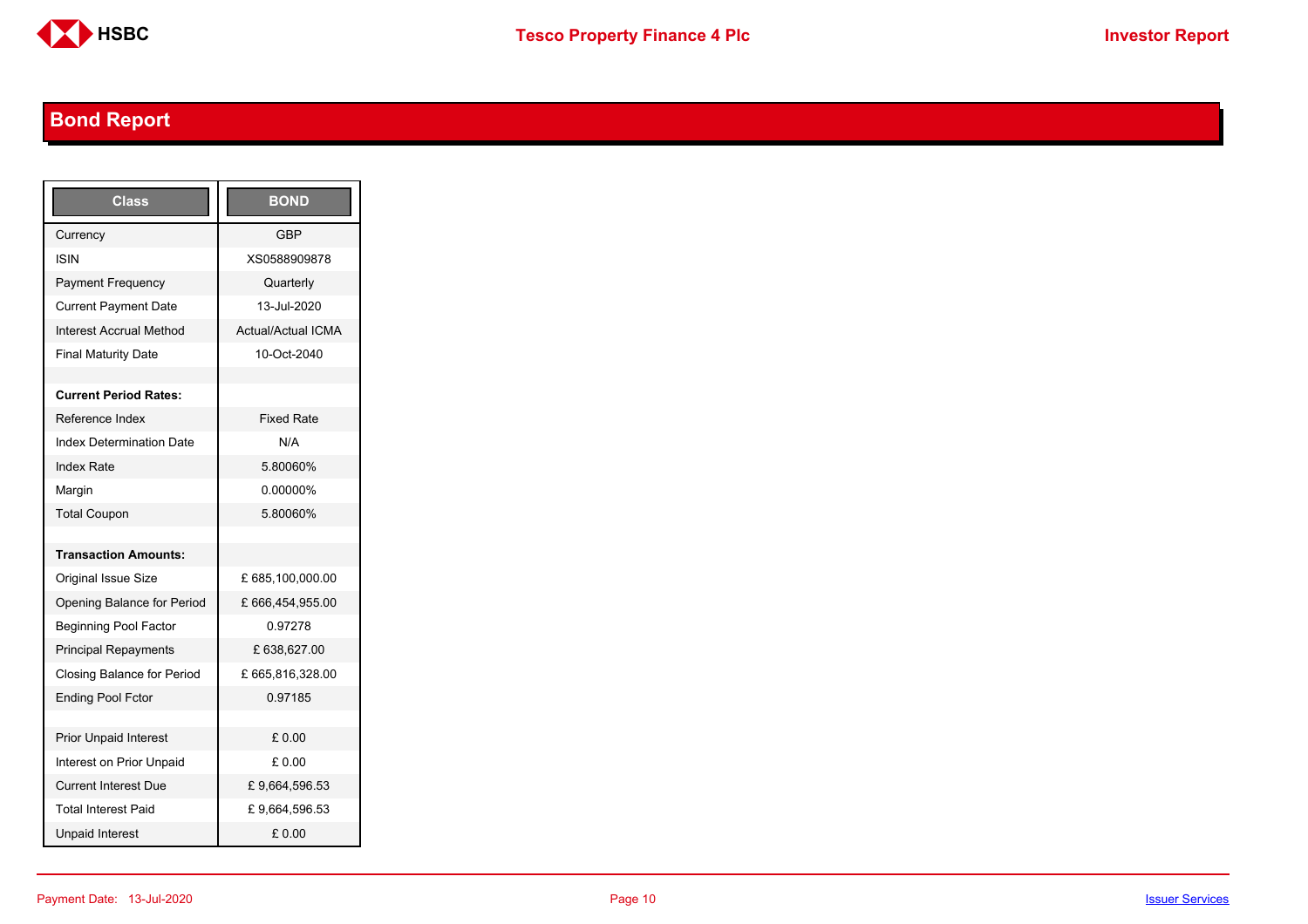

# <span id="page-10-0"></span>**Bond Ratings**

| <b>Original Ratings</b> | S&P  | <b>Fitch</b> | Moody's        | <b>DBRS</b> |
|-------------------------|------|--------------|----------------|-------------|
| <b>BOND</b>             | BB+  | BB+          | Not Rated      | n/a         |
|                         |      |              |                |             |
| <b>Current Ratings</b>  | S&P  | <b>Fitch</b> | <b>Moody's</b> | <b>DBRS</b> |
| <b>BOND</b>             | BBB- | BBB-         | Baa3           | n/a         |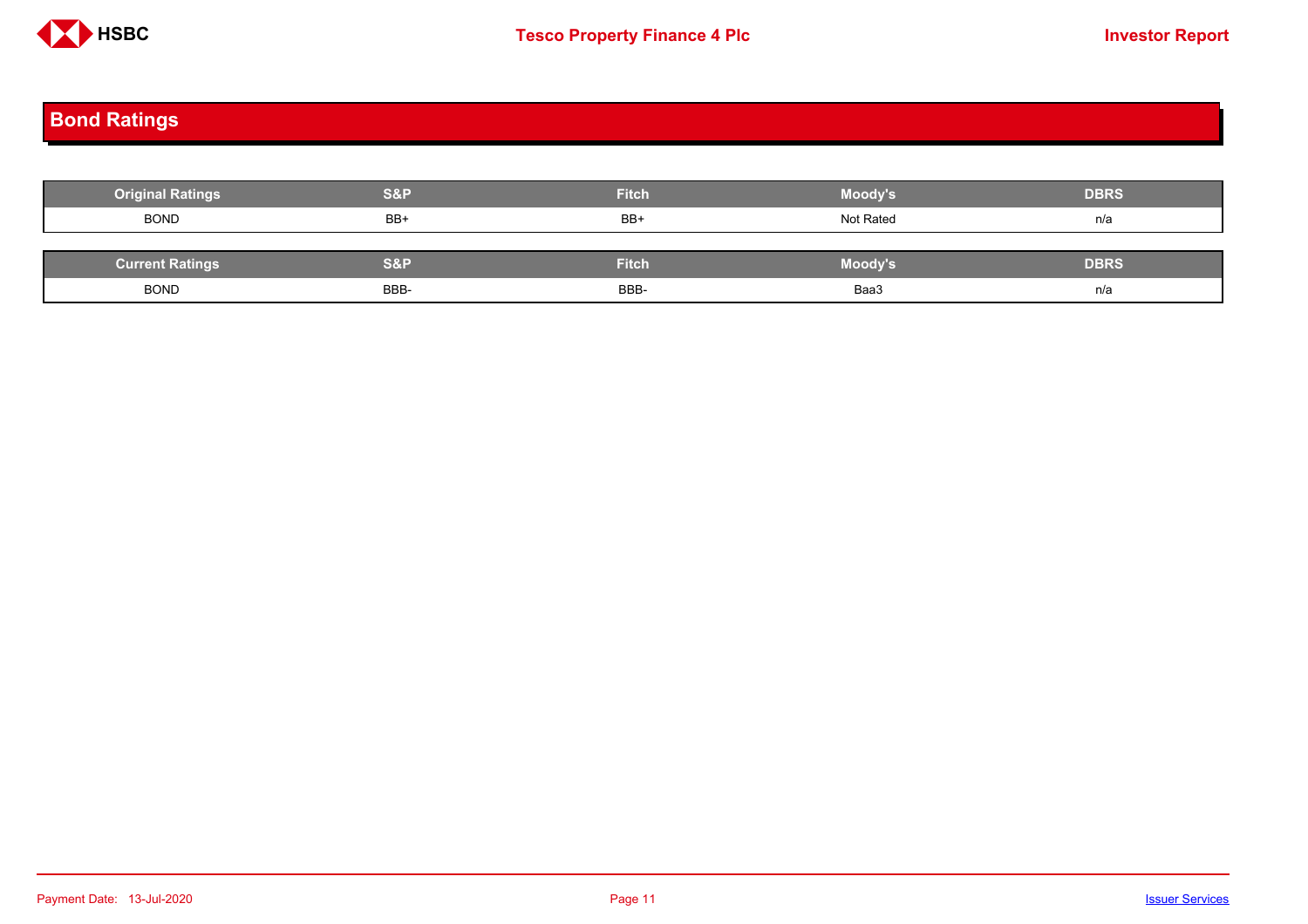

#### <span id="page-11-0"></span>**Issuer Accounts**

| <b>Issuer Transaction Account</b>         |                |
|-------------------------------------------|----------------|
| <b>Opening Balance</b>                    | £40.835.79     |
| Debits to the Issuer Transaction Account  | £10,412,746.59 |
| Credits to the Issuer Transaction Account | £10,413,496.59 |
| <b>Closing Balance</b>                    | £41,589.74     |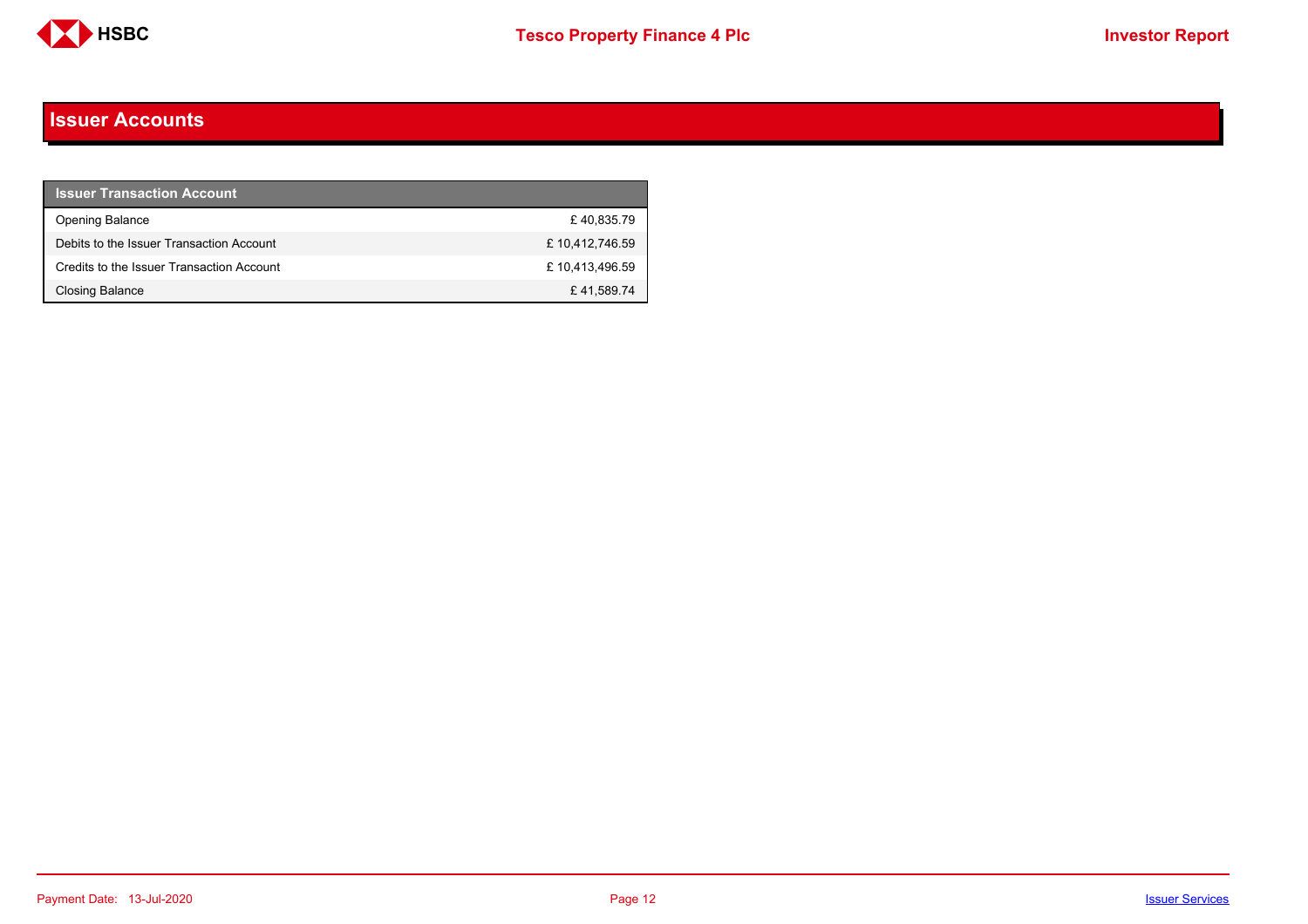

#### <span id="page-12-0"></span>**Issuer Available Funds**

| <b>Issuer Available Funds</b>                                                        |                |
|--------------------------------------------------------------------------------------|----------------|
| (a) any amount payable to the Issuer under the Partnership Swap Agreement            | £10,107,733.09 |
| (b) all interest, principal payable to the Issuer in respect of the Partnership Loan | £10,322,332.55 |
| (c) any amount payable to the Issuer under the Issuer Swap Agreement                 | £10,016,573.00 |
| (d) interest received by the Issuer on the Issuer Transaction Account                | £ 3.95         |
| (e) the earnings and proceeds from the Issuer making any Eligible Investmentst       |                |
| <b>Total Available Interest Proceeds</b>                                             | £30.446.642.59 |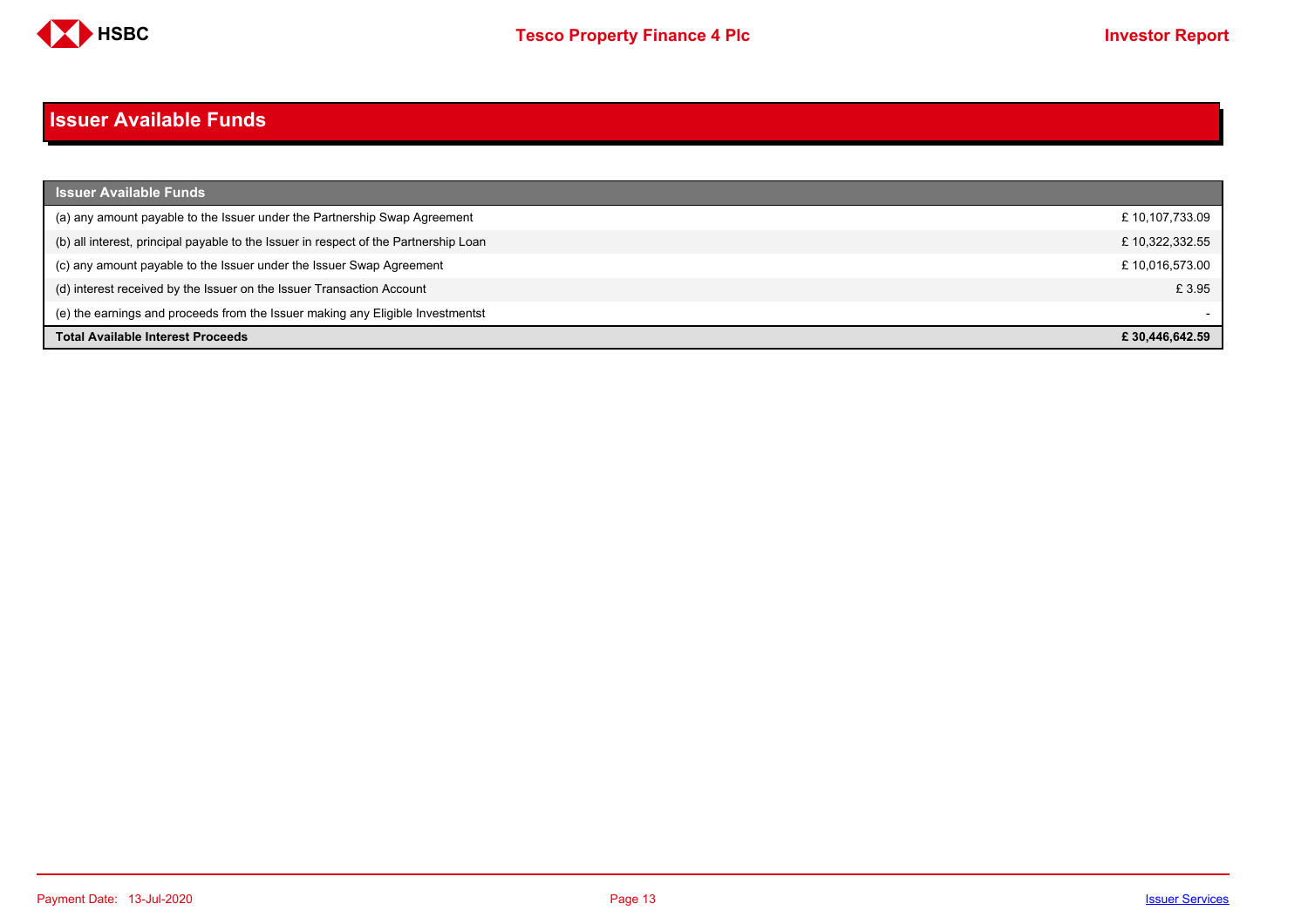

### <span id="page-13-0"></span>**Issuer Pre-Enforcement Priority of Payments**

| <b>Issuer Pre-Enforcement Priority of Payments</b>                                                                       | <b>Amounts Paid</b>      | <b>Available Funds</b> |
|--------------------------------------------------------------------------------------------------------------------------|--------------------------|------------------------|
|                                                                                                                          |                          | £30,446,642.59         |
| (a) in or towards satisfaction of amounts due in respect of the fees and any other amounts payable by the Issuer to the: | $\overline{\phantom{a}}$ | £30,446,642.59         |
| (i) Bond Trustee                                                                                                         | £1,200.00                | £30,445,442.59         |
| (ii) Security Trustee                                                                                                    | £1,500.00                | £30,443,942.59         |
| (b) in or towards satisfaction of any amounts payable by the Issuer in respect of operating expenses                     |                          | £30,443,942.59         |
| (c) in or towards satisfaction, pro rata and pari passu according to the respective amounts due in respect of:           | $\overline{\phantom{a}}$ | £30,443,942.59         |
| (i) Issuer/Issuer Holdco Corporate Services Provider Fee                                                                 | £10,659.02               | £30,433,283.57         |
| (ii) Paying Agent/Registrar Fee                                                                                          | £500.00                  | £30,432,783.57         |
| (iii) Account Bank Fee                                                                                                   | £750.00                  | £30,432,033.57         |
| (iv) Cash Manager Fee                                                                                                    | £3,750.00                | £30,428,283.57         |
| (d) in or towards satisfaction, pro rata and pari passu according to the respective amounts due in respect of:           | $\overline{\phantom{a}}$ | £30,428,283.57         |
| $(i)(a)$ Bond Interest                                                                                                   | £9,664,596.53            | £ 20,763,687.04        |
| (i)(b) Bond Principal                                                                                                    | £ 638,627.00             | £ 20,125,060.04        |
| (ii) Issuer Swap Provider Payment                                                                                        | £10,107,733.09           | £10,017,326.95         |
| (iii) Parnership Swap Payment                                                                                            | £10,016,573.00           | £753.95                |
| (e) Issuer Profit Amount                                                                                                 | £750.00                  | £3.95                  |
| (f) Swap Subordinated Amoutns payment to the Issuer Swap Provider                                                        |                          | £3.95                  |
| (g) in or towards satisfaction of any Issuer Partnership Swap Termination Amount                                         |                          | £3.95                  |
| (h) the surplus (if any) to the Issuer Transaction Account                                                               | £3.95                    |                        |
| <b>Total Distribution Amount</b>                                                                                         | £30,446,642.59           |                        |